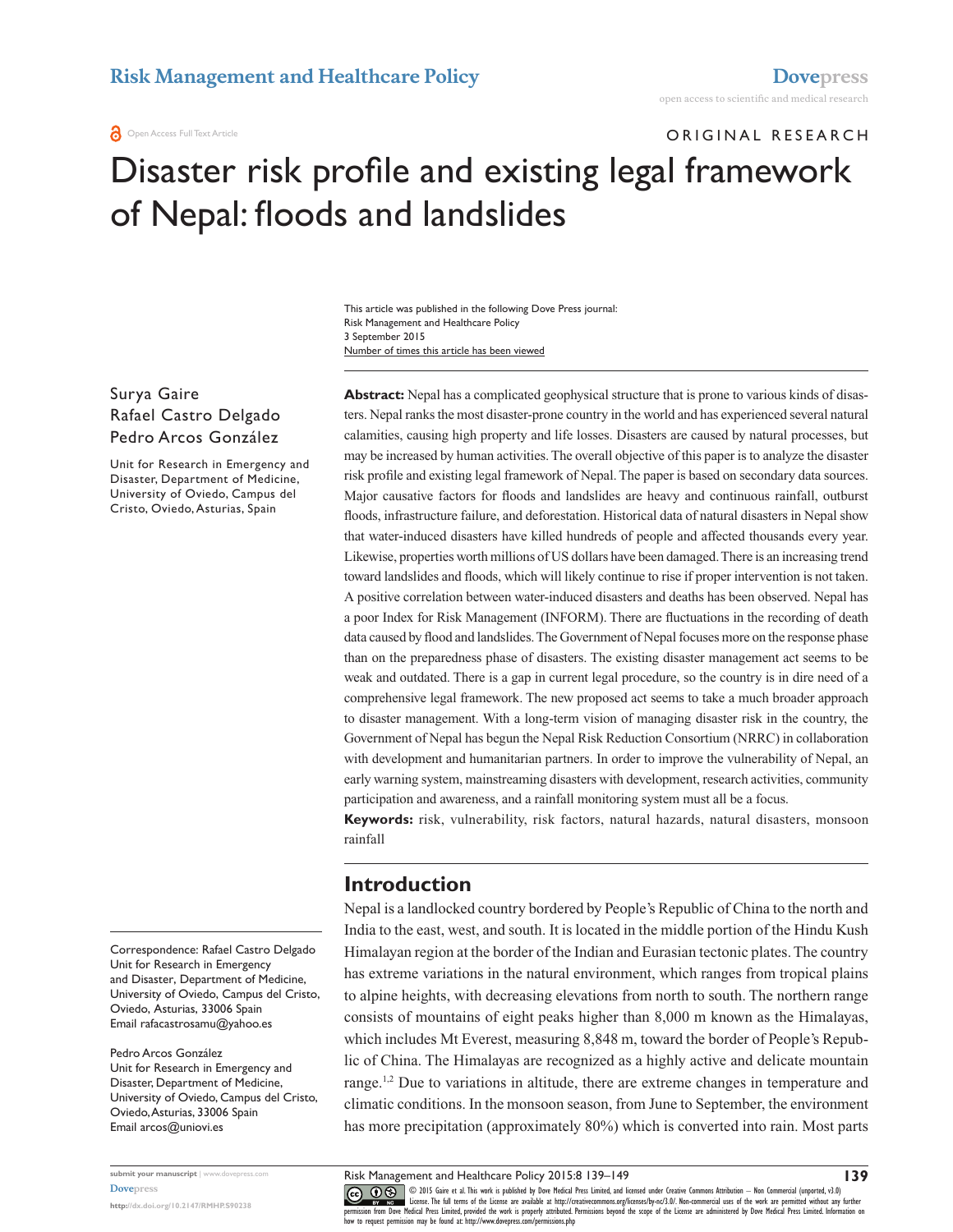of the country have an average annual rainfall of 1,500 mm to 2,500 mm. Nepal consists of four main rivers that flow from the mountain ranges in the north downstream toward the plain belts in the south. The Himalayan ranges are considered a major source of river water, with more than 6,000 rivers throughout the country.3 Nepal has a complicated geophysical structure that is prone to various kinds of disasters, including floods in the lower plain regions and landslides in the hilly and mountainous regions. Nepal ranks the most disaster-prone country in the world and has experienced several natural calamities causing high property and human loss. Flooding and landslides usually take place in the rainy season, which has a greater effect on the loss of property, structures, and lives of people. They cause considerable loss of lives, crops, lands, and infrastructure every year.<sup>4</sup> The major causes of floods and landslides in Nepal are adverse geoclimatic conditions, massive rainfall, cloudbursts, glacial lake outburst floods, soil erosion, snowmelts, deforestation, water leakage, road construction, and infrastructure failure.<sup>5,6</sup> After performing literature reviews, we found that not many studies have been done on floods and landslides in Nepal. The overall objective of this paper is to develop a disaster risk profile of Nepal focused mainly on water-induced disasters (floods and landslides) and analyze the existing legal framework of the country.

#### **Methodology**

The disaster risk profile of Nepal was developed by reviewing secondary data resources focusing mainly on floods and landslides. The statistics and information were obtained from international disaster sources (EM-DAT and DesInventar) and literature reviews of International reports and journals. National figures and information were obtained from Government of Nepal databases, including those of the Ministry of Home Affairs and Ministry of Irrigation. This paper includes hazards and exposure, vulnerability, and economic losses created due to floods and landslides in the national sectors. The hazard and risk assessment discussed in this paper can help in the generation of a disaster risk-mitigation strategy at the national level. We analyze correlations between water-induced disasters and deaths and critically analyze the existing legal framework of Nepal, with potential recommendations.

We also analyze the Index for Risk Management (INFORM) of Nepal. INFORM is a global, open-source risk assessment for humanitarian crises and disasters. The INFORM model is based on risk concepts published in scientific literature and envisages three dimensions of risk:

Hazard and Exposure, Vulnerability, and Lack of Coping Capacity.7 All the information was first compiled in a folder and then processed and analyzed through review. Then, the relevant information was presented in written form accompanied by figures.

### **Findings**

#### Case studies

#### Mahakali flood in Darchula District, 2013

Flash floods and landslides accompanied by massive rainfall from June 16, 2013 heavily affected Nepal's Far-Western Development Region. The flood affected a total of six districts in the country, with Darchula being highly affected. The flood affected approximately 4,400 people and displaced 2,500 in Darchula alone. People were displaced to nearby schools and their relatives' houses. The flood killed a total of nine people.8 One hundred and fifty-eight homes were swept away, and more than 200 families were displaced due to the flood. The flood also damaged bridges, highways, and hydro-power facilities.<sup>8-10</sup> After the flood, the situation of the people in highly affected areas was the worst. The natural disaster response committee in the district urged the government to instantly release Rs 5 million to provide relief to the displaced. People living at the banks of the river were asked to evacuate.11 Three rapid response teams were deployed by the District Disaster Relief Committee (DDRC) to identify the number of affected/displaced people and types and amount of relief materials required. Security forces, along with the Nepal Red Cross Society (NRCS), carried out rescue tasks for the affected, helping them to find safe places. Basic materials such as food and clothes were also distributed to the displaced and affected.<sup>8</sup>

#### Sunkoshi landslide, Jure village of Sindhupalchok District, 2014

Jure village of Sindhupalchok District, situated 70 km away from the capital city, was hit by a massive landslide in August 2014, causing the loss of more than 150 lives, loss of more than 115 households, and 436 displaced people. The landslide disrupted 2 km of Araniko Highway, the only road that connects Nepal to the Chinese border. Infrastructure that was damaged by the landslide produced an artificial lake included a hydropower plant, transmission lines, a poultry farm, a high school, a resort, a community building, school buses, public vehicles, shops and a cement block factory.12,13 A total of Rs 130.4 million in physical property damage was observed. Beyond this direct loss of lives and infrastructure, it is alarming to realize the impact and economic loss due to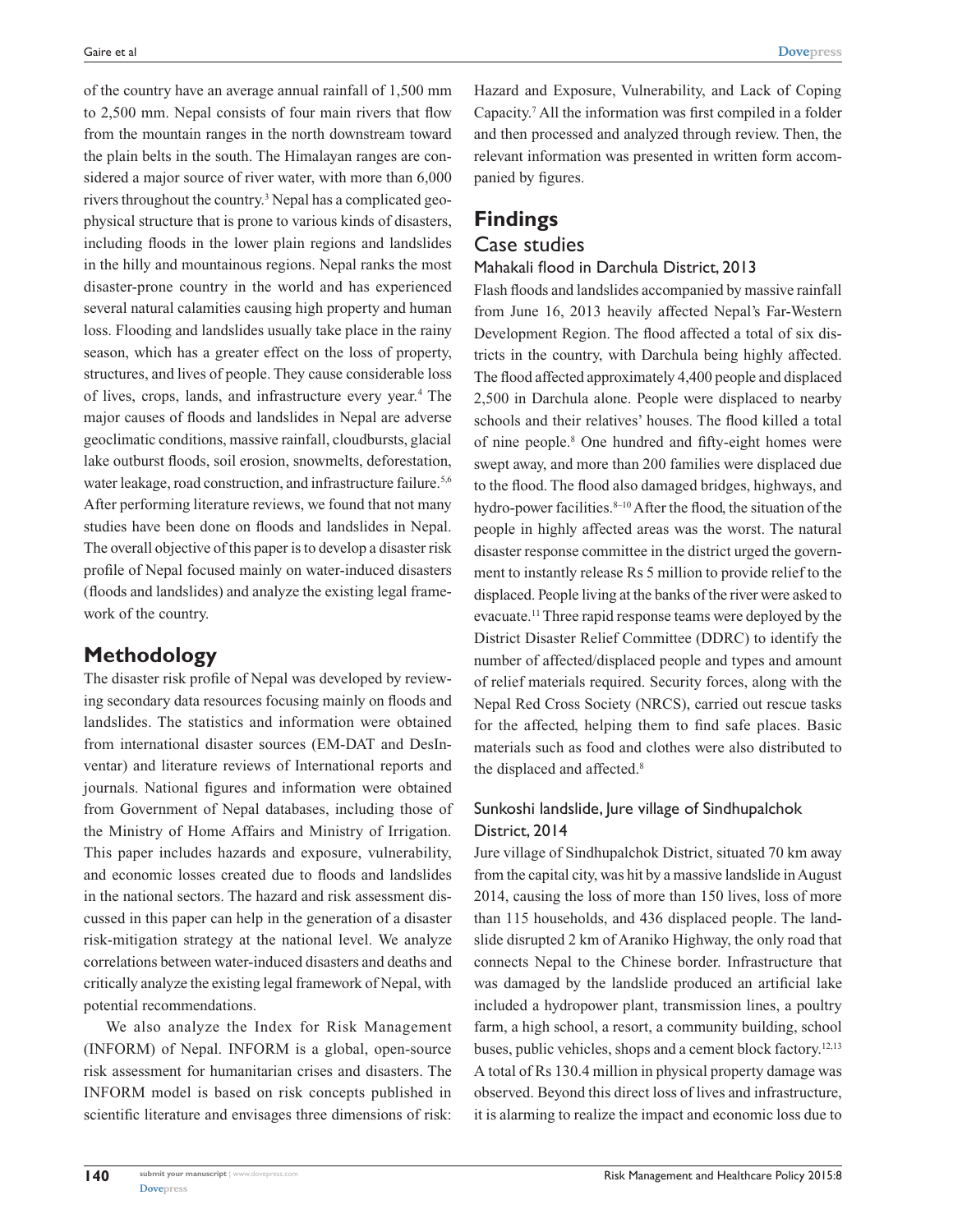blockage of roads and disturbances to livelihoods, economic activities downstream, and electricity power supply.14 The Government of Nepal evacuated the communities downstream, declaring the high-risk areas as crisis zones. The government asked local administration, rescue teams, and humanitarian assistants to be alert for evacuation, relocation, and rescue needs and other emergencies. Almost 700 army personnel were deployed in the incident area. The government also coordinated with various national-level organizations as well as with the neighboring countries in seeking help to minimize risks.<sup>15</sup>

# The existing legal framework for disaster risk management

Legal documents (the *Natural Calamity (Relief) Act* of 1982)16 and the National Strategy for Disaster Risk Management (NSDRM)<sup>17</sup> of Nepal illustrate a disaster management strategy through various institutional frameworks from central level to local level. The act focuses on executing pre- and post-disaster relief and rescue works by bringing the work of disaster management under the scope and responsibility of the government. NSDRM is based on the *Hyogo Framework for Action 2005–2015*, 18 which outlines five priority of actions to manage disaster risk in the country. All the government and non-government bodies, including non-governmental organizations (NGOs), international NGOs, and United Nation agencies, are directly or indirectly involved in disaster risk management (DRM). In order to mitigate water-induced disasters, the Department of Water Induced Disaster Prevention (DWIDP) came into existence on February 7, 2000 under the Ministry of Water Resources along with seven divisions and five subdivisions offices. The Government of Nepal has also approved the *Water Induced* 

*Disaster Management Policy 2006*. 19 Besides these measures, the Government of Nepal has proposed the *National Disaster Response Framework (NDRF)*, 20 with clear and quick guidelines for national response to large- and medium-scale disasters in Nepal. The framework has guidelines for effective and comprehensive responses to disasters. Its aim to address the national, regional, district, and local levels in terms of disaster preparedness and response. This document illustrates the proper national and international coordination structure, cluster, and response activities during emergencies. The Government of Nepal also formed the Nepal Risk Reduction Consortium (NRRC) in February 2011, which is supported by the donor communities and focuses on five major "Flagship Programmes", namely, School and Hospital Safety, Emergency Preparedness and Response Capacity, Flood Management in the Koshi River Basin, Integrated Community Based Disaster Risk Reduction, and Policy/Institutional Support for Disaster Risk Management.<sup>21</sup> The country still lacks a new, practical disaster management act.

### **Discussion**

Disasters such as floods and landslides occur every year in Nepal, seriously affecting the everyday lives of people and causing enormous damage to physical properties. Every year, such disasters cause fatalities and destroy houses, infrastructure, agricultural land, and crops throughout the country (Table 1). Floods and landslides are the most frequent and deadliest face of disaster in Nepal, after epidemics. A significant number of affected people and serious economic loss due to floods can be seen in the 60 years to 2014 (Figure 1). The loss was caused by 41 flood events in total, which were responsible for 157 deaths and 87,764 affected people per event. Flooding is at the top of the list for loss of lives and



**Figure 1** Impact of floods (1954–2014).

Notes: The figure illustrates the total affected and total economic loss encountered due to flooding over 60 years. Total number of flood events in the history were 41. The total number of people killed was 6,450 and the total affected was 3,598,175, while more than USD 1 billion in economic loss was caused by floods alone. On average, there were 157 deaths and 87,764 people affected per event. Total affected= injured + affected + homeless. Data from EM-DAT: The International Disaster Database [database on the Internet]. Centre for Research on the Epidemiology of Disasters - CRED; 2015.<sup>22</sup>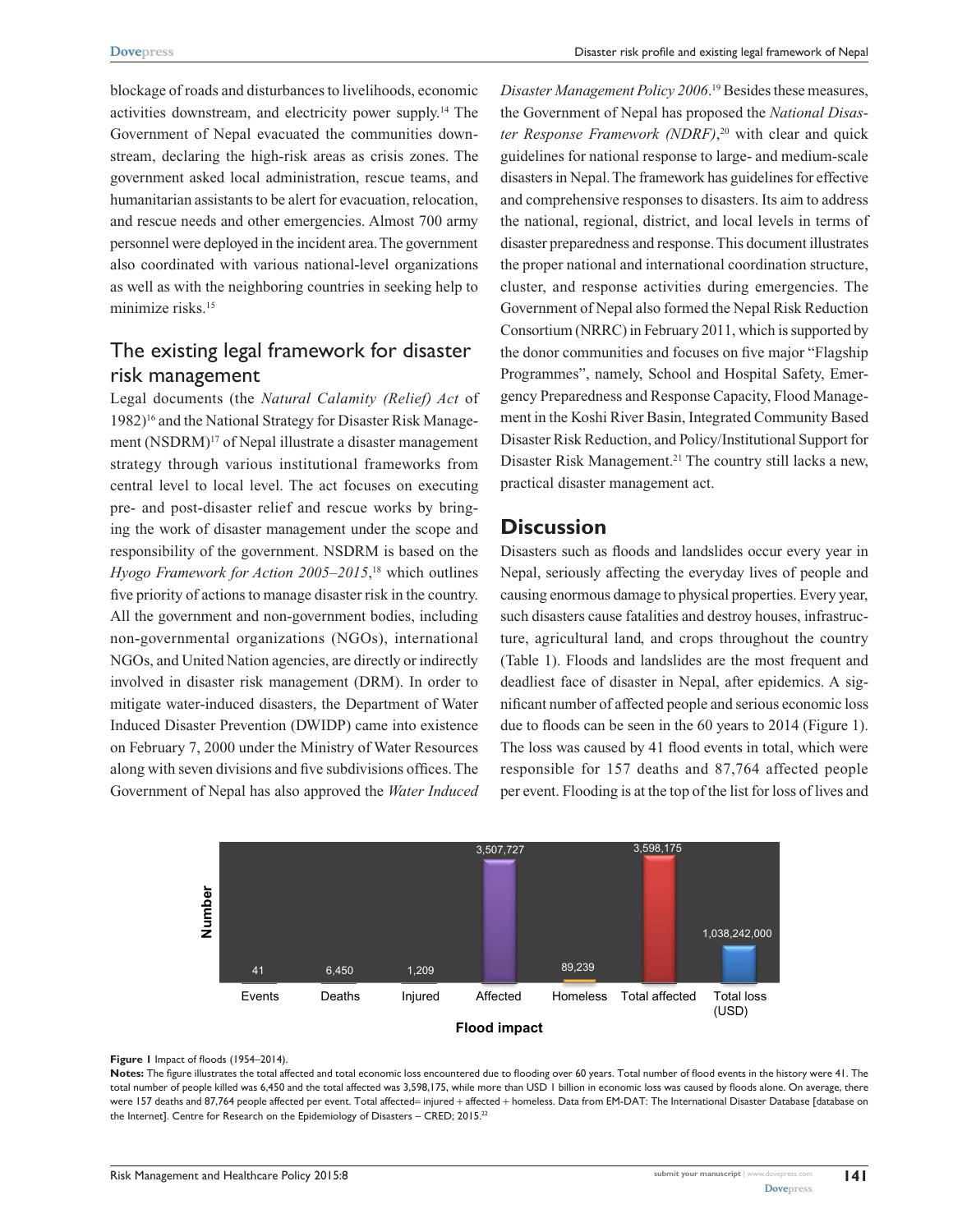**[Dovepress](www.dovepress.com)**

damage to properties.22 Flooding has been identified as one of the major destructive disasters in South Asia and has already caused enormous damage to lives and properties. Flooding is also an increasing trend in Bangladesh, India, and Pakistan and is responsible for very high human and economic losses.<sup>23</sup>

Nepal has altogether experienced 14 big landslides since 1967, among them two major landslides that occurred in 1996 and 2010 (Figure 2). In 1996, the Sun Koshi Valley experienced massive floods and landslides that killed 54 people. Similarly, a landslide in 2010 took place in the Madi River in western Nepal, killing more than 100 people and sweeping away many houses.<sup>24</sup> Landslide-related deaths show an increasing trend over time and are expected to increase in upcoming years if necessary approaches are not taken in a timely manner (Figure 3). There is also an upward trend and positive correlation of number of deaths with disaster events and years (Figures 4 and 5). The trend is expected to increase in coming years if there is no improvement in disaster management activities. A study of landslide trends<sup>25</sup> shows that this is also an increasing trend, but sufficient data are lacking to confirm this. The study also explains that the highest number of fatalities occur during the monsoon season in most of the South Asian countries. The increase in the death rate could be due to an increase in the population who knowingly or unknowingly continue to reside in the vulnerable areas. It seems that the Government of Nepal should focus on study and research related to floods and landslides to better understand the severity of these disasters and act accordingly. Landslides are a major constraint to national development and vulnerability and are increasing every year. A study of landslides near major highways in Nepal shows that there is a need for an integrated approach to investigation, analysis, design, and construction of mitigated structures in landslide-prone areas.<sup>26</sup> Floods and landslides are caused by natural processes, but may

be increased by human activities such as poor infrastructure construction. Adverse geoclimatic conditions, massive rainfall, cloudbursts, glacial lake outburst floods, soil erosion, and snowmelts are some common natural causes of floods and landslides in Nepal. Likewise, deforestation, water leakage, road construction, and infrastructure failure are triggering factors for floods and landslides.<sup>5,6</sup> Among these factors, confined rainfall during the monsoon season has a high negative impact on the lives of people; every year, hundreds of people die and thousands are displaced, and there are adverse effects on the socioeconomy of the country as a whole. If the flood takes place frequently or regularly every year, the impact gets higher. On the other hand, a lack of knowledge about disasters among the people and lack of provision of mitigation measures adopted by the Government of Nepal could be a reason for millions of affected people and billions of dollars worth of damage to properties (Figure 1).

Intense rainfall during the monsoon season is regarded as one of the main triggering factors for landslides. $6,24,25,27$ A study done in the eastern Himalayas of Nepal illustrates that there is a considerable relationship between monsoon rainfall and occurrence of landslides. The results show that continuous rainfall of 5 to 10 days is usually responsible for landslides in the Himalayas of Nepal.<sup>6</sup> Precipitation is the major cause of flooding in all the countries in South Asia that are more vulnerable to flooding.23 If the rainfall takes place for example for 10 days, then there is high possibility of landslide occurring. A certain amount of water in the soil can be threshold for landslide to occur. A careful examination of this threshold can be beneficial in taking appropriate preventive measures. In terms of emergency preparedness, early warning by an information dissemination system after the critical amount of rainfall can help in saving lives and properties to a significant degree.<sup>27</sup> The flood and landslide





**Notes:** The above line graph shows the frequency of houses destroyed and damaged by landslides over 40 years. The highest peak of houses damaged is seen in 2010, which covers 59.67%. Similarly, the total destroyed houses were 18,491, out of which 4,339 (23.46%) were in the year 1996. In each of 1993, 1995, 1996, 1998, 1999, and 2002, more than 1,000 houses were destroyed (N=18,491). Similarly, in each of 1993, 1995, 1996, 2009, and 2010, more than 1,000 houses were damaged (N=33,960). Data from DesInventar. Inventory system of the effects of disasters [database on the Internet]. Colombia: Corporación OSSO; 2011.28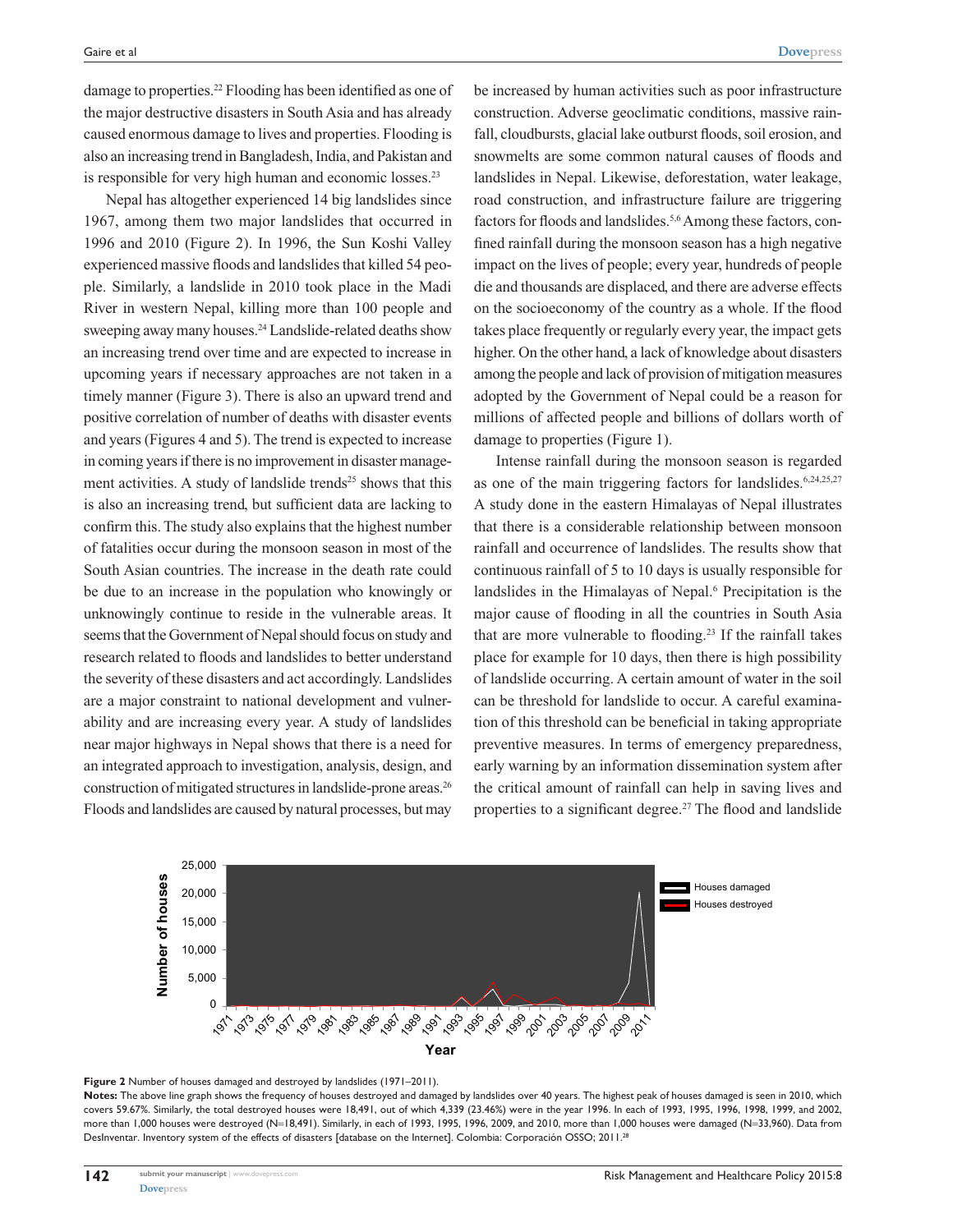

**Figure 3** Number of deaths caused due to landslides (1971–2011).

**Notes:** In 2002, the highest number of deaths (15.65%) due to landslides were recorded, followed by deaths in 2001 (9.28%), 1993 (8.5%), and 2003 (7.7%) (N=4,476). These percentages were measured out of total deaths. There is an increasing trend in deaths caused due to landslides in Nepal. Data from DesInventar. Inventory system of the effects of disasters [database on the Internet]. Colombia: Corporación OSSO; 2011.<sup>22</sup>

case studies described in the present paper clearly illustrate that there has been a little progress made in terms of response of disaster; however, the country lacks major preparedness and an early warning system (EWS).

Some districts have been ranked on the basis of their vulnerability to flooding and landslides (Table 2). Nepal is divided into 75 districts and three ecological regions, namely the Terai, Hill, and Mountain Regions. Hills and mountains are more prone to landslides, and Terai is vulnerable to floods. The level of risk of and vulnerability to landslides depends on which ecological region the district is situated in. The ranking of disasters and analysis of vulnerability caused by these disasters can help in planning mitigation measures on a priority basis. Lack of resources in the country could be the cause for not being able to carry out the processes. According to INFORM,<sup>7</sup> physical exposure to floods in Nepal is at the highest level. Nepal has acquired 10 points out of 10 in terms of physical exposure to floods. This illustrates the worst condition and a high probability of loss of lives and economic loss due to floods. INFORM Risk, Hazard and Exposure, Vulnerability, and Lack of Coping Capacity are 5.2, 5.5, 4.1, and 6.55 (Table 3), respectively, with 10 being the worst. There is a decreasing trend in INFORM



**Figure 4** Association between number of deaths and increasing year.

**Notes:** The scatter plot illustrates that there is an upward trend and positive correlation in deaths due to floods and landslides every year. If the deaths continue in the same way, they are expected to be higher in coming years. Data from EM-DAT: The International Disaster Database [database on the Internet]. Centre for Research on the Epidemiology of Disasters – CRED; 2015.<sup>22</sup>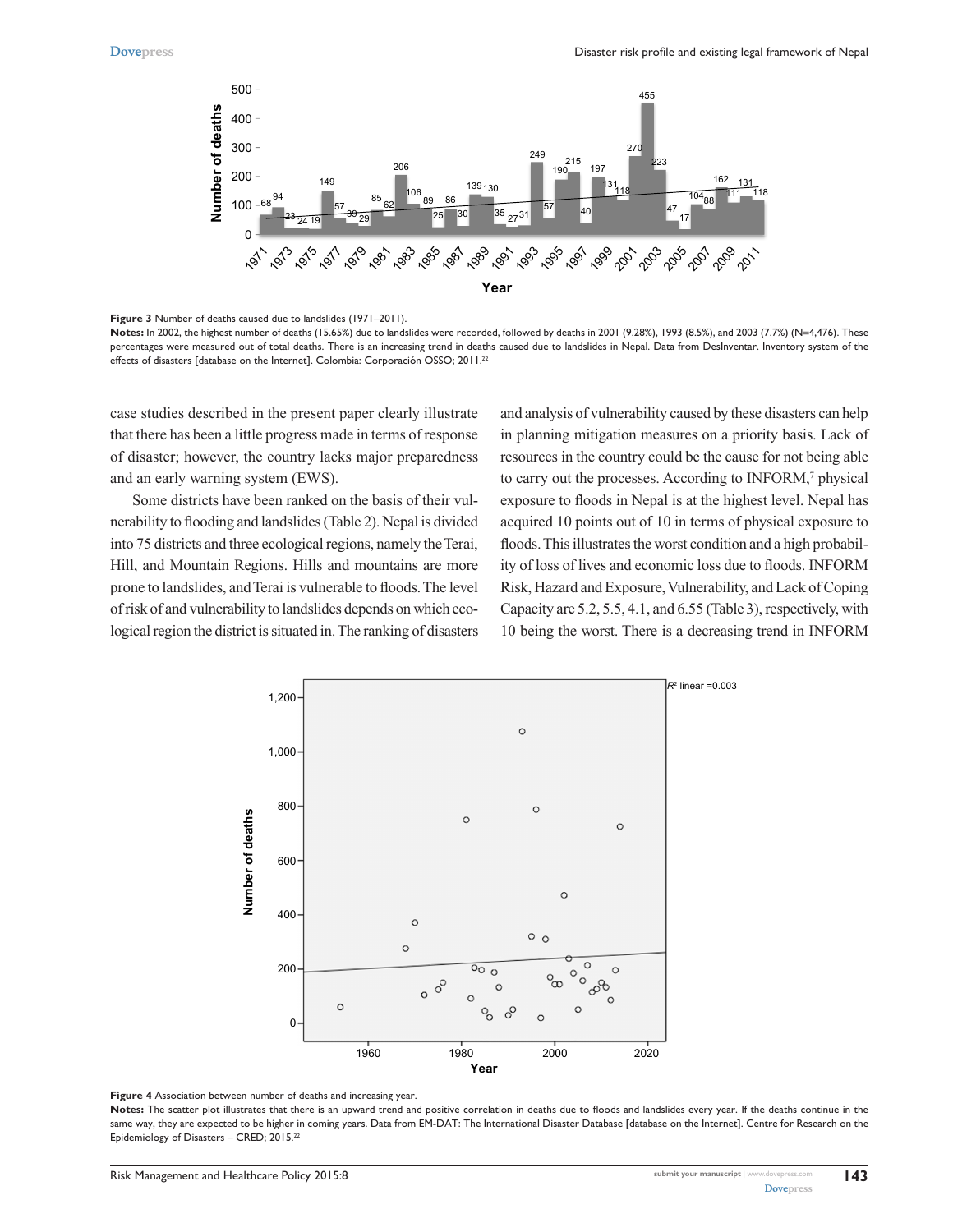

**Figure 5** Association between the number of events (floods and landslides) and deaths caused by them every year.

**Notes:** The scatter plot shows that there is a positive correlation between floods and landslides and deaths of people. It indicates that there is a positive linear relationship between number of events and deaths caused by them. Data from EM-DAT: The International Disaster Database [database on the Internet]. Centre for Research on the Epidemiology of Disasters - CRED; 2015.<sup>22</sup>

Risk, Hazard and Exposure, and Vulnerability, but Lack of Coping Capacity has remained the same since the last 3-year rating. The INFORM Risk is relatively very high, as it falls in the red mark. Neighboring countries (India and Bangladesh) also fall very high in the index, but People's Republic of

China and Bhutan have a medium INFORM Risk.<sup>7</sup> The coping capacity of Nepal has not been able to progress over the last couple of years. The Lack of Coping Capacity of Nepal is 6.55, which is relatively poor. In many disaster-prone rural areas where there are limited resources, the promotion of



Figure 6 Comparison of international data and national data records regarding the number of deaths.<sup>22,28,29</sup>

Notes: A comparison of death records due to floods and landslides between international databases and national databases is shown in the figure. The record regarding the number of deaths for the same event fluctuated in different data sources. A higher number of death records can be seen in Nepal data (1983–2000), while lower records are seen in EM-DAT and DesInventar databases. Similarly, a higher record is seen in DesInventar than in other sources (2008).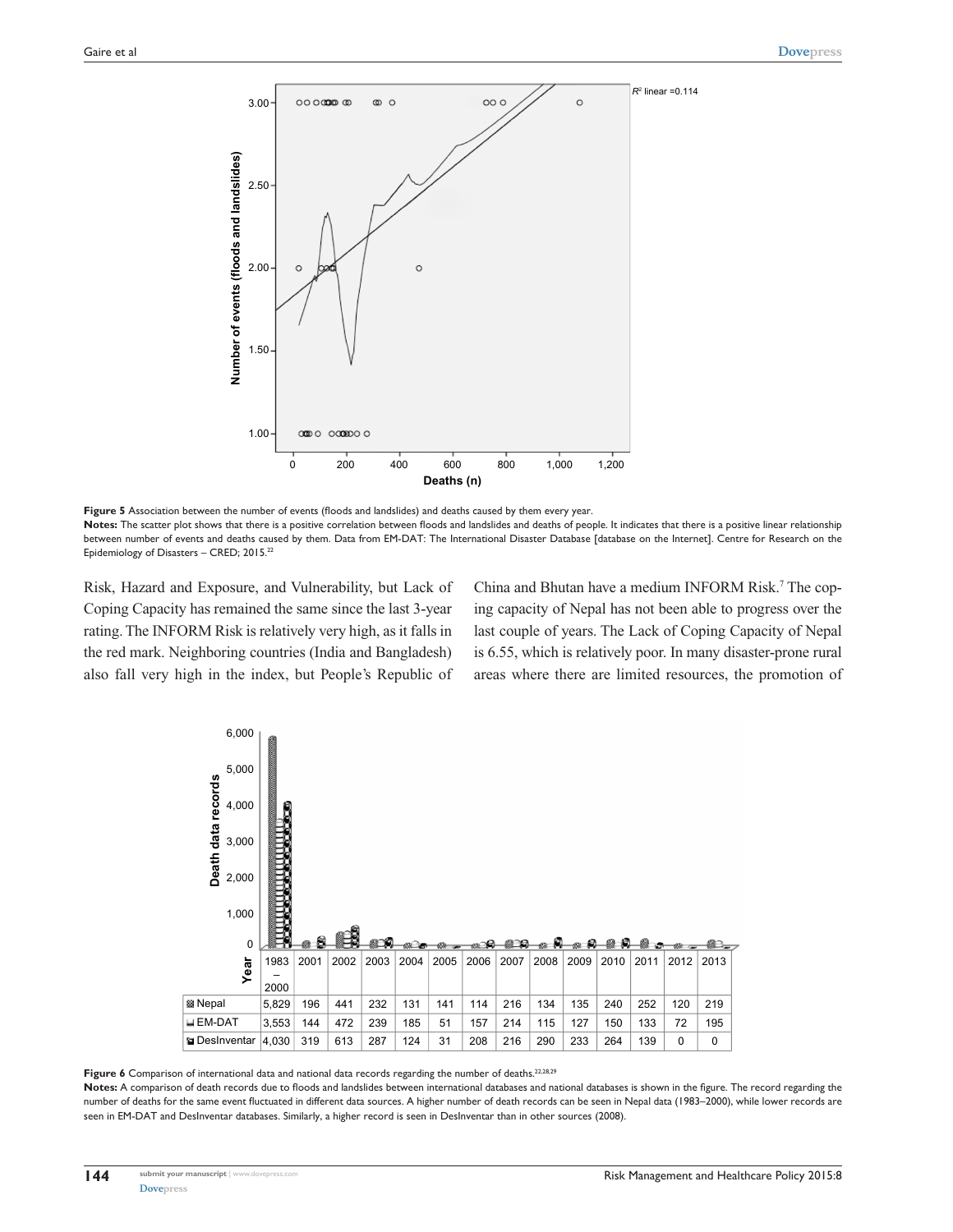| Year          | <b>People</b> |                | Livestock lost | <b>Houses destroyed</b> | <b>Families affected</b> | <b>Land affected</b> | <b>Economic loss</b> |
|---------------|---------------|----------------|----------------|-------------------------|--------------------------|----------------------|----------------------|
|               | Dead          | <b>Injured</b> |                |                         |                          | (km <sup>2</sup> )   | (NPR), million       |
| $1983 - 2013$ | 8.343         | 2.031          | 86,770         | 228.561                 | 668,246                  | 121.386              | 22,872               |
| Average/year  | 278           | 67             | 2.892          | 7.618                   | 22,274                   | 4.046                | 762                  |

**Table 1** Losses (n) from water-induced disasters (1983–2013)

Notes: A review of 30 years of data (1983–2013) shows that water-induced disasters have killed 278 people, damaged 67 houses, affected 2,892 families, affected 4,046 km<sup>2</sup> of land, and caused a loss of NPR 762 million (approximately USD 7,855,670) every year. The total estimated loss until 2013 was NPR 22,872 million (approximately USD 235,793,814). Data from Ministry of Irrigation, DWIDP. Department of Water Induced Disaster Prevention Bulletin. Construction. 2006.<sup>29</sup> **Abbreviation:** NPR, Nepalese Rupee.

action by community people may be central to coping with disasters. The Government of Nepal has been following a trend of providing relief work only during a disaster, especially during the monsoon floods and landslides. This type of approach cannot be long lasting; instead, people should be made alert and aware of an effective preparedness approach at the community level throughout the year. This may be effective in managing the disaster response in case of delays in response by the authorities.

Data from international databases, ie, EM-DAT and DesInventar, are compared with the dataset received from the Ministry of Home Affairs (Table 4), Government of Nepal, which is the focal ministry for collecting and compiling all disaster-related data. The data include death records due to floods from 1983 to 2013. There is no equivalent in number of deaths record in national and international sources. The reason for the fluctuation may be due to underreporting or overreporting of the data. Variations in data source may also play an important role in this fluctuation. A smaller disaster is unlikely to draw a great deal of attention at the national level, possibly due to a lack of media attention.30 Besides, international databases might have some criteria in recording national data to their databases. For example, EM-DAT only records a disaster if it kills at least ten people or affects at least 100 people or if the country declares

a state of emergency,<sup>22</sup> while DesInventar records even small disasters that have only local-level effects.

During a disaster, health facilities such as hospitals play a significant role.31 Hospitals are well known as the most important health facility for minimizing the risks related to disasters. Emergency preparedness guidelines for risk management of a health institution must be focused on providing services during critical situations. The provision of triage, evaluation, and medical management of multiple casualties may make it more effective to have these facilities during disaster, than not to have them.32 To improve the situation, health facilities mapping in disaster-prone areas should be done when planning disaster response activities.

Looking at the milestones in DRM, Nepal has actively participated in DRM activities (Table 4), but most of these are limited only to blueprint. The focus on the implementation part is very weak. This may be due to lack of internal resources and less focus on preparedness than on response.

National legal documents<sup>16,17</sup> illustrate a disaster management strategy through various institutional frameworks from a central to a local level. However, the current disaster management act missed out the provision of proactive mitigation measures such as preparedness and mainstreaming of hazard reduction in the development process. The disaster

| Table 2 Top ten districts for flood and landslide events in 2012/2013 |  |
|-----------------------------------------------------------------------|--|
|-----------------------------------------------------------------------|--|

| Rank | <b>Floods</b>   |             |           |                    | <b>Landslides</b> |             |              |                    |
|------|-----------------|-------------|-----------|--------------------|-------------------|-------------|--------------|--------------------|
|      | <b>District</b> | Region      | Events(n) | <b>Rank factor</b> | <b>District</b>   | Region      | Events $(n)$ | <b>Rank factor</b> |
|      | Kaski           | <b>WDR</b>  | 6         |                    | <b>Nuwakot</b>    | <b>CDR</b>  | 35           |                    |
| 2    | Dang            | <b>MWDR</b> | 5         | 0.9                | <b>Illam</b>      | <b>EDR</b>  |              | 0.9                |
| 3    | <b>Banke</b>    | <b>MWDR</b> | 4         | 0.8                | Humla             | <b>MWDR</b> | 6            | 0.8                |
| 4    | Humla           | <b>MWDR</b> | 4         | 0.7                | Sankhuwasabha     | <b>EDR</b>  | 6            | 0.7                |
| 5    | <b>Ilam</b>     | <b>EDR</b>  | 4         | 0.6                | Taplejung         | <b>EDR</b>  | 6            | 0.6                |
| 6    | Sankhuwasabha   | <b>EDR</b>  |           | 0.5                | Myagdi            | <b>WDR</b>  | э            | 0.5                |
| 7    | Kailali         | <b>FWDR</b> | 2         | 0.4                | lajarkot          | <b>MWDR</b> | 3            | 0.4                |
| 8    | Kathmandu       | <b>CDR</b>  | 2         | 0.3                | Surkhet           | <b>MWDR</b> | 3            | 0.3                |
| 9    | Nawalparasi     | <b>WDR</b>  | 2         | 0.2                | <b>Dhading</b>    | <b>CDR</b>  | C.           | 0.2                |
| 10   | Parbat          | <b>WDR</b>  |           | 0.1                | Gorkha            | <b>WDR</b>  |              | 0.1                |

**Notes:** The top ten districts that are prone to floods and landslides (2012/2013) are shown in the table. Kaski District in the WDR of Nepal is considered more prone to floods, with rank factor 1. Likewise, Nuwakot in the CDR is ranked as the number 1 landslide-prone district. Data from Ministry of Irrigation, DWIDP. Department of Water Induced Disaster Prevention Bulletin. Construction. 2006.29

**Abbreviations:** CDR, Central Development Regions; EDR, Eastern Development Regions; FWDR, Far-Western Development Regions; MWDR, Mid-Western Development Region; WDR, Western Development Regions.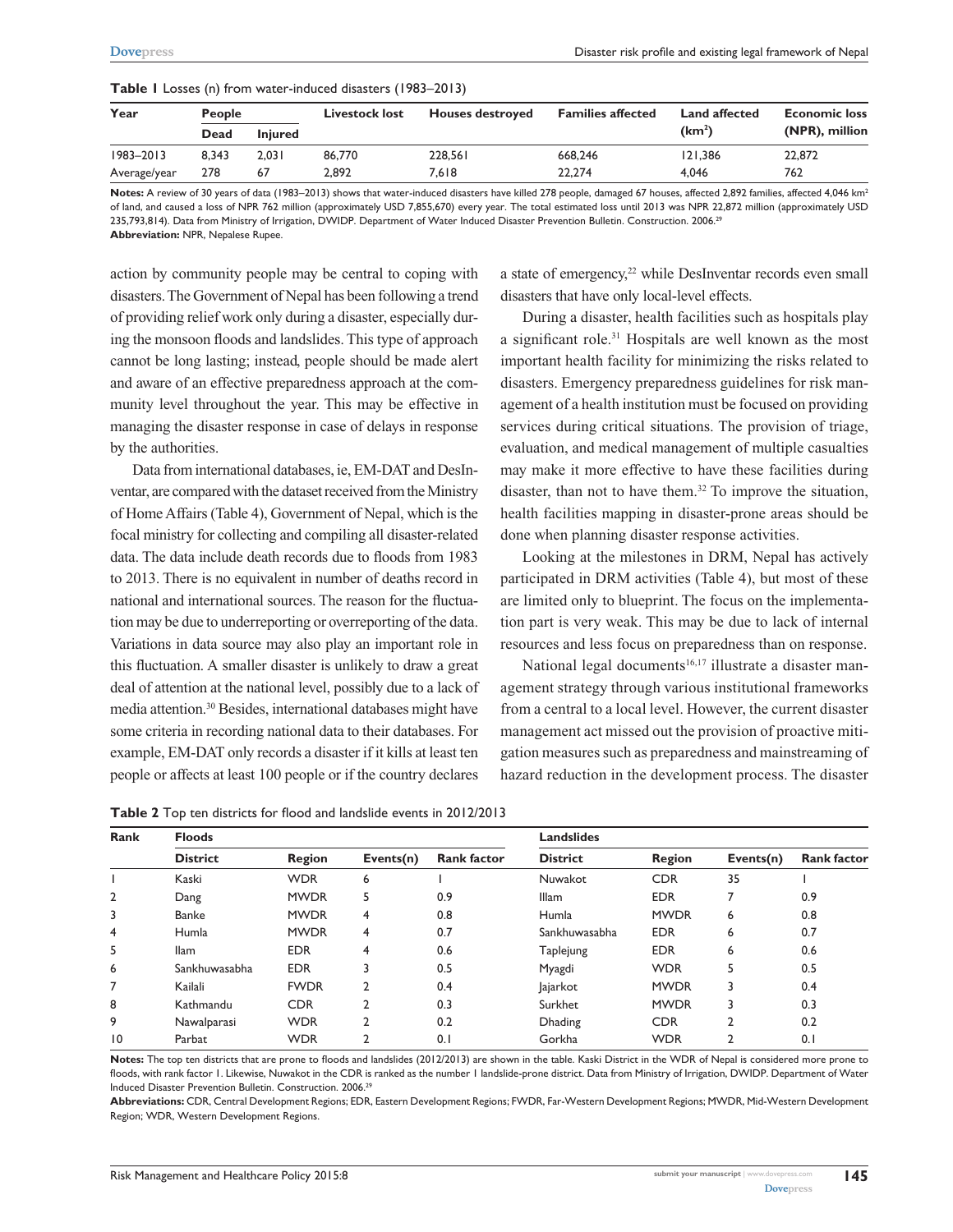#### **Table 3** INFORM data for Nepal

|                         | Value | Rank | Trend (3 years) |
|-------------------------|-------|------|-----------------|
| <b>INFORM Risk</b>      | 5.2   | 28   | Decreasing      |
| Hazard and Exposure     | 5.5   | 35   | Decreasing      |
| Vulnerability           | 4. I  | 68   | Decreasing      |
| Lack of Coping Capacity | 6.55  | 54   | No change       |

**Notes:** INFORM Risk, Hazard and Exposure, Vulnerability, and Lack of Coping Capacity are 5.2, 5.5, 4.1, and 6.55, respectively, with 10 being the worst. There is a decreasing trend in INFORM Risk, Hazard and Exposure, and Vulnerability, but Lack of Coping Capacity has remained as it is since last 3 years. Data from *INFORM Country Risk Profile: Nepal*. Index for Risk Management (INFORM); 2004.7 **Abbreviation:** INFORM, Index for Risk Management.

management act seems to be weak and traditional. Existing legal documents focus more on response than preparedness. For developing countries like Nepal, disaster preparedness is always a better option than response.30 The act does not clearly mention the roles, responsibilities, and ethics of national and international responders. The existing law does not clearly direct the presence of foreign assistance during a time of disaster nor termination of their assistance after the disaster. There are also no specific provisions in Nepalese law to enable legal facilities to assist states in times of disaster. Meanwhile, there is also a lack in law about minimum standards of goods and packaging to be maintained in disaster relief goods and services. Similarly, a minimum standard should be maintained for medicine and medical equipment coming into the country. Although there is a law to ensure a minimum standard of medicine and medical equipment, the implementation has been poor. The policy is typically tilted toward response activities, but there is still a need for disaster mitigation and preparedness approaches. In a report published by the NRCS,  $33$  provisions for making international appeals are not clearly made and, most of the time, ad hoc decisions are made for disaster response. The report has highlighted the gap in current legal procedure and the need for a comprehensive legal framework. Misuse of disaster relief funds has been noted in the country, so an appropriate monitoring mechanism for those collected funds is necessary, but is lacking in the law. The paper also focuses on the need for an EWS in the country and in transboundary regions. An EWS is being adopted as a risk reduction project in Nepal. However, the institutional framework is not as transparent as it needs to be. The policy focus on EWS is as yet flexible in implementation. The Government of Nepal is very cooperative with international agencies during disasters. It is always better to identify the potential humanitarian agencies with their respective working areas prior to a disaster. The Government of Nepal has been receiving assistance in cash or in kind when disaster happens in the country. There should be one

**Table 4** Milestones in disaster risk management in Nepal<sup>2,4</sup>

| Year      | Initiatives/activities                                                                                     |  |  |  |
|-----------|------------------------------------------------------------------------------------------------------------|--|--|--|
| 1982      | NCRA promulgated the first legal initiative                                                                |  |  |  |
| 1984      | UNDP study about the threats of disaster and the need for foreign assistance conducted                     |  |  |  |
| 1987      | Disaster unit under the MoHA established                                                                   |  |  |  |
| 1989      | NCRA 1982 amended (first amendment)                                                                        |  |  |  |
| 1990      | Strategy for training on disaster management prepared                                                      |  |  |  |
| 1990      | National committee to celebrate the decade of the 1990s as the decade of international disaster reduction  |  |  |  |
| 1991      | Comprehensive disaster management plan prepared                                                            |  |  |  |
| 1992      | Second amendment of NCRA 1982 ratified                                                                     |  |  |  |
| 1993      | Training of government officials in collaboration with UNDP organized                                      |  |  |  |
| 1993/1994 | Training on disaster management conducted by USAID and ADPC, Bangkok, organized as per request of MoHA     |  |  |  |
| 1994      | Action plan prepared with the help of UNDP                                                                 |  |  |  |
| 1996      | UNDP's disaster management capacity-building program begun                                                 |  |  |  |
| 2001      | Department of Narcotics Control and Disaster Management under MoHA established                             |  |  |  |
| 2002      | National Development Plan (2002–2007), emphasizing irrigation and water-induced disaster preparedness and  |  |  |  |
|           | natural disaster management                                                                                |  |  |  |
| 2003      | Disaster impact assessments of development projects made mandatory in the Tenth National Plan              |  |  |  |
| 2005      | National Water Plan development, and Nepal participated in the Hyogo Conference                            |  |  |  |
| 2006      | Approval of water-induced disaster management policy                                                       |  |  |  |
| 2007      | Drafts on acts, policies, and strategies on disaster management in Nepal prepared                          |  |  |  |
| 2008      | NSDRM prepared                                                                                             |  |  |  |
| 2009      | NSDRM approved by Government of Nepal                                                                      |  |  |  |
| 2011      | Five-year Disaster Risk Reduction strategic framework developed by USAID and Nepal Disaster Risk Reduction |  |  |  |
|           | Office                                                                                                     |  |  |  |
| 2014      | Disaster Risk Management Policy developed                                                                  |  |  |  |

**Notes:** The table shows the milestones in disaster risk management in Nepal from the first disaster act to a recent policy framework that has been taken into consideration. It shows that Nepal is actively participating in disaster management activities.

**Abbreviations:** ADPC, Asian Disaster Preparedness Center; MoHA, Ministry of Home Affairs; NCRA, Natural Calamity Relief Act; NSDRM, National Strategy for Disaster Risk Management; UNDP, United Nations Development Project; USAID, United States Agency for International Development.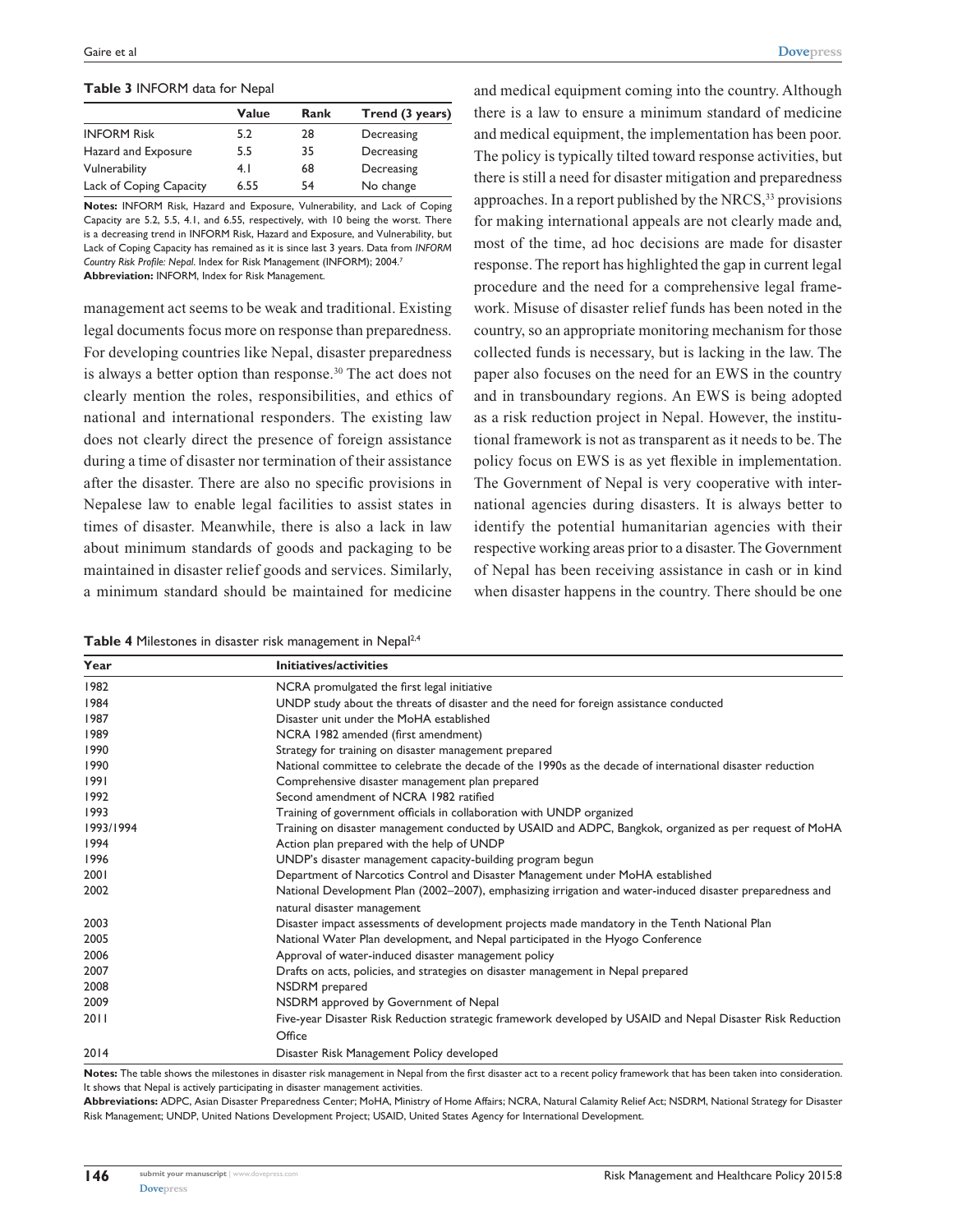funnel method of monitoring incoming agencies. We also recommend having particular provisions for those who are interested in assisting. The NSDRM focuses on capacity building of local actors related to disaster, which is missing in disaster act 1982. The law also needs to establish concrete plans to mobilize local NGOs and community based organizations during disasters.

It has been more than a decade of not having local leaders to look after community-level activities, including disaster planning. This is one of the weaknesses of the country for not being able to empower local communities through stable local leaders. At the district level, 21 districts still need health contingency planning exercises, and 54 others are waiting for training.34 The draft of a new disaster management act was prepared a couple of years ago, but approval is still pending. This act seems to take a much broader approach to disaster management, coordination, and collaboration, along with responsibilities for implementation by the selected authorities. This could have saved a few lives if it was approved on time. With a long-term vision toward managing disaster risk in the country, the Government of Nepal has begun the NRRC, which can help Nepal gain disaster-resilient communities through its programs.

#### **Recommendations and conclusion**

All in all, the findings of this report may be very useful in reducing the loss of lives and socioeconomic structures due to water-induced disasters in various vulnerable areas of Nepal. It may also be useful in prioritizing the districts that are prone to floods and landslides for interventions and adoption of a new multifunctional law in the country.

Recommendations that can help Nepal to prevent loss of lives, infrastructure, and economy due to water-induced disasters are as follows.

A campaign to strengthen community empowerment and awareness related to floods and landslides, particularly in high-risk zones, needs to be established. Forming community-based rescue teams and providing them appropriate training can save more lives by quick action during the response phase of a disaster.

Disasters can be mainstreamed with development works to avoid future destruction caused by poor construction of infrastructure. Such construction should be properly planned and evaluated to avoid possible effects and consequences from floods and landslides.

Integration of disaster preparedness in the school curriculum and regular broadcasts from media can be effective in the long run. Overall, there has been some progress made in flood and landslide preparedness, but there still remain lots of things to be done.

For appropriate hazard-vulnerability analysis and establishment of EWSs, there is an urgent need for a standard, uniform source of information. Research in disaster areas must be promoted to analyze the severity of floods and intervene accordingly. EWSs can be implemented in collaboration with community-based organizations that can build a certain level of communication sharing in disaster-prone areas of the country. Responsible authorities and channels of communication for EWSs can be identified in local, national, and international communities.

Continuous rainfall monitoring should be done through modern monitoring gauges that can help to detect and assess the vulnerability of land to landslides. Similarly, local-level flood hazard mapping done with the frequently flooding river basins can save lives and properties.

The country is in dire need of a clear legal framework and act for natural disaster management. Almost all the time, postdisaster rescue operations are given priority, and the national law also focuses mainly on the aftermath of a disaster. The management of disasters should be carried out routinely and must be revised in the national law to make it more effective.

### **Acknowledgments**

Surya Gaire would like to express immense gratitude to his helpful friends for their contribution to the disaster risk profile work. Finally, yet importantly, Surya Gaire would like to express his heartfelt thanks to the entire management committee of the University of Oviedo and all the lecturers who have played a vital role in completion of this work.

# **Author Contributions**

All authors contributed toward data analysis, drafting and critically revising the paper and agree to be accountable for all aspects of the work.

# **Disclosure**

The authors report no conflicts of interest in this work.

#### **References**

- 1. Central Bureau of Statistics (CBS). *National Population and Housing Census 2011 (National Report)*. Kathmandu: Government of Nepal; 2012. Available from [http://cbs.gov.np/wp-content/uploads/2012/11/](http://cbs.gov.np/wp-content/uploads/2012/11/National%20Report.pdf) [National%20Report.pdf.](http://cbs.gov.np/wp-content/uploads/2012/11/National%20Report.pdf) Accessed: November 3, 2014.
- 2. National Society for Earthquake Technology Nepal (NSET). *Global Assessment of Risk: Nepal Country Report*. Kathmandu; 2008. Available from [http://www.gripweb.org/gripweb/sites/default/files/CSA\\_Report\\_](http://www.gripweb.org/gripweb/sites/default/files/CSA_Report_Nepal_Draft_2011-01-03.pdf) [Nepal\\_Draft\\_2011-01-03.pdf.](http://www.gripweb.org/gripweb/sites/default/files/CSA_Report_Nepal_Draft_2011-01-03.pdf) Accessed November 3, 2014.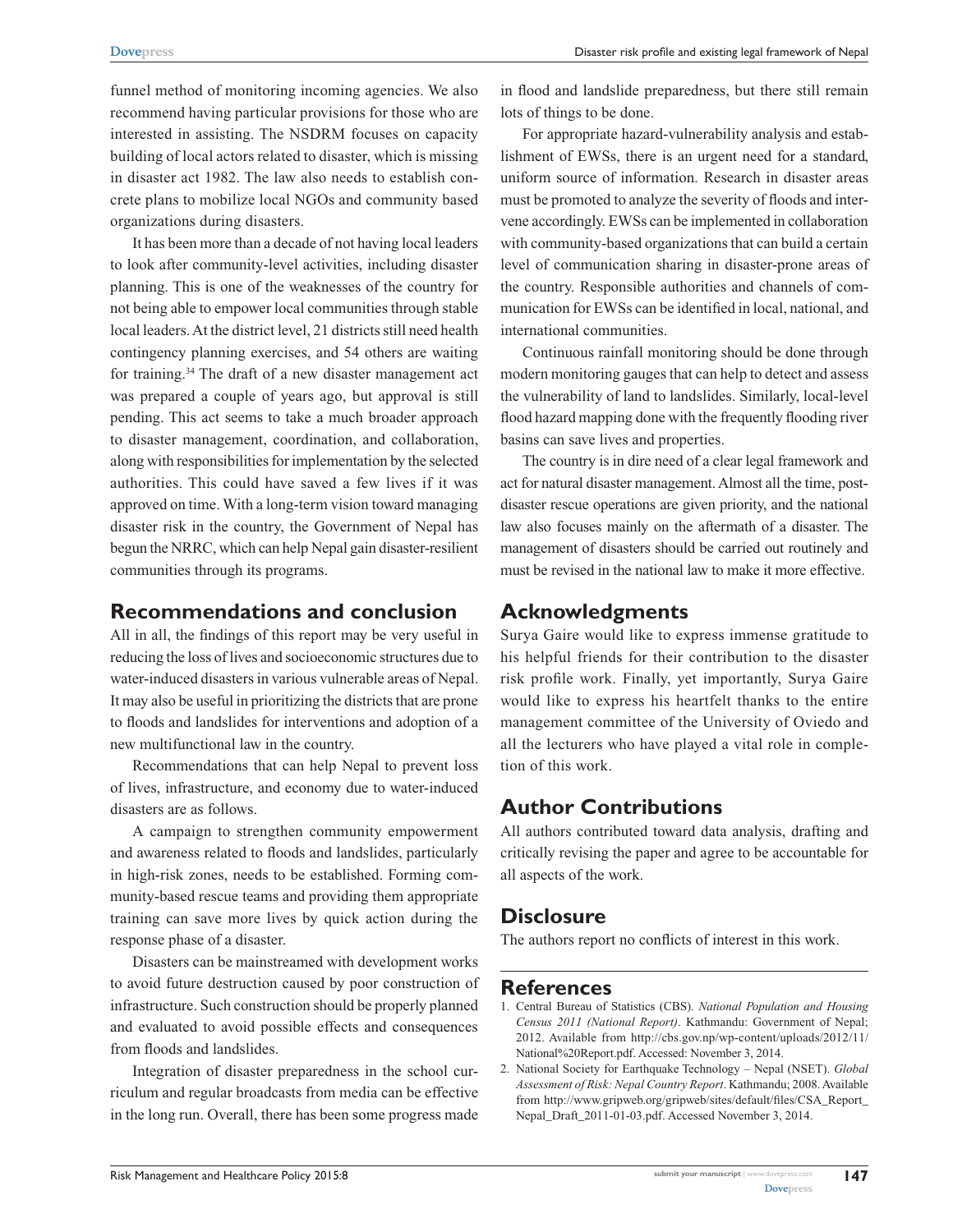- 3. National Society for Earthquake Technology Nepal (NSET). Nepal Country Report: Global Assessment of Risk. Kathmandu: United Nations Development Programme; 2009. Available from [http://www.](http://www.undp.org/content/dam/nepal/docs/reports/UNDP_NP_Nepal%20Country%20Report.pdf) [undp.org/content/dam/nepal/docs/reports/UNDP\\_NP\\_Nepal%20](http://www.undp.org/content/dam/nepal/docs/reports/UNDP_NP_Nepal%20Country%20Report.pdf) [Country%20Report.pdf](http://www.undp.org/content/dam/nepal/docs/reports/UNDP_NP_Nepal%20Country%20Report.pdf). Accessed November 4, 2014.
- 4. Country Profile, hazard profile, disaster profile [webpage on the Internet]. Government of Nepal; 2011. Available from: [http://www.saarc](http://www.saarc-sadkn.org/countries/nepal/country_profile.aspx)[sadkn.org/countries/nepal/country\\_profile.aspx](http://www.saarc-sadkn.org/countries/nepal/country_profile.aspx). Accessed November 16, 2014.
- 5. Khanal NR, Shrestha M, Ghimire M, editors. Preparing for Flood Disaster: Mapping and Assessing Hazard in the Ratu Watershed, Nepal. Nepal: International Centre for Integrated Mountain Development (ICIMOD) and New Delhi: United Nations Educational Scientific and Cultural Organization (UNESCO); 2007.
- 6. Dahal RK. Rainfall-induced landslides in Nepal. *International Journal of Erosion Control Engineering*. 2012;5(1):1–8.
- 7. *INFORM Country Risk Profile: Nepal*. Index for Risk Management (INFORM); 2004. Available from: [http://www.inform-index.org/](http://www.inform-index.org/Portals/0/InfoRM/2015/Country_Profiles/NPL.pdf) [Portals/0/InfoRM/2015/Country\\_Profiles/NPL.pdf.](http://www.inform-index.org/Portals/0/InfoRM/2015/Country_Profiles/NPL.pdf) Accessed: July 15, 2015.
- 8. World Health Organization (WHO). *Flash Floods and Land Slides in Far Western Region, Nepal*. WHO Nepal; 2013. Available from: [http://](http://www.searo.who.int/entity/emergencies/crises/Flash_Floods_-_FWR_-_Nepal_-_EHA_-_WCO_-_ESR_1.pdf) [www.searo.who.int/entity/emergencies/crises/Flash\\_Floods\\_-\\_FWR\\_-\\_](http://www.searo.who.int/entity/emergencies/crises/Flash_Floods_-_FWR_-_Nepal_-_EHA_-_WCO_-_ESR_1.pdf) [Nepal\\_-\\_EHA\\_-\\_WCO\\_-\\_ESR\\_1.pdf](http://www.searo.who.int/entity/emergencies/crises/Flash_Floods_-_FWR_-_Nepal_-_EHA_-_WCO_-_ESR_1.pdf). Accessed November 24, 2014.
- 9. Mahakali flood sweeps entire settlement in Darchula; One killed, district headquarters at risk; 23 workers rescued in Kanchanpur [webpage on the Internet]. Image Channel; 2013. Available from: [http://imagechannels.](http://imagechannels.com/news/details/28635/Mahakaliflood-sweeps-entire-settlement-in-Darchula-One-killed-district-headquarters-at-risk-23-workers-rescued-in-Kanchanpur) [com/news/details/28635/Mahakaliflood-sweeps-entire-settlement-in-](http://imagechannels.com/news/details/28635/Mahakaliflood-sweeps-entire-settlement-in-Darchula-One-killed-district-headquarters-at-risk-23-workers-rescued-in-Kanchanpur)[Darchula-One-killed-district-headquarters-at-risk-23-workers-rescued](http://imagechannels.com/news/details/28635/Mahakaliflood-sweeps-entire-settlement-in-Darchula-One-killed-district-headquarters-at-risk-23-workers-rescued-in-Kanchanpur)[in-Kanchanpur](http://imagechannels.com/news/details/28635/Mahakaliflood-sweeps-entire-settlement-in-Darchula-One-killed-district-headquarters-at-risk-23-workers-rescued-in-Kanchanpur). Accessed November 15, 2014.
- 10. Recent Natural Disasters. Nepal's Mahakali floods Darchula, red flag placed, emergency declared. 2013. Available from: [http://www.](http://www.disaster-report.com/2013/06/nepals-mahakali-floods-darchula-red.html) [disaster-report.com/2013/06/nepals-mahakali-floods-darchula-red.html](http://www.disaster-report.com/2013/06/nepals-mahakali-floods-darchula-red.html). Accessed: November 24, 2014.
- 11. Nepalnews.com. Mahakali flood displaces 2,500 [webpage on the Internet]. ReliefWeb; 2013. Available from: [http://reliefweb.int/report/](http://reliefweb.int/report/nepal/mahakali-flood-displaces-2500) [nepal/mahakali-flood-displaces-2500](http://reliefweb.int/report/nepal/mahakali-flood-displaces-2500). Accessed November 15, 2014.
- 12. *Information Bulletin*. *Nepal and India: Landslides and Floods*. International Federation of Red Cross and Red Crescent Societies (IFRC); 2014. Available from [https://www.ifrc.org/docs/Appeals/rpts14/](https://www.ifrc.org/docs/Appeals/rpts14/IBNPINls030814.pdf) [IBNPINls030814.pdf.](https://www.ifrc.org/docs/Appeals/rpts14/IBNPINls030814.pdf) Accessed: December 21, 2014.
- 13. Khanal NR, Gurung DR. *ICIMOD Rapid Field Investigation: Jure Landslide Dam Site Jure, Sindhupalchowk District, Nepal*. ICIMOD. Available from: <http://www.icimod.org/resource/14483>. Accessed November 24, 2014.
- 14. *Report on Field Visit of Sunkoshi/Bhotekosh Landslide Affected Area*. DPNet Nepal; 2014. Available from: [http://www.dpnet.org.np/](http://www.dpnet.org.np/docs/reportManagement/c1177e6cb4970cf8b32f2a789a05d67c.pdf) [docs/reportManagement/c1177e6cb4970cf8b32f2a789a05d67c.pdf](http://www.dpnet.org.np/docs/reportManagement/c1177e6cb4970cf8b32f2a789a05d67c.pdf). Accessed: January 15, 2015.
- 15. Landslip dams sunkoshi river [webpage on the Internet]. eKantipur; 2014. Available from: [http://www.ekantipur.com/the-kathmandu](http://www.ekantipur.com/the-kathmandu-post/2014/08/02/topstory/landslip-dams-sunkoshi-river/265685.html)[post/2014/08/02/topstory/landslip-dams-sunkoshi-river/265685.html](http://www.ekantipur.com/the-kathmandu-post/2014/08/02/topstory/landslip-dams-sunkoshi-river/265685.html). Accessed November 24, 2014.
- 16. *Natural Calamity (Relief) Act 2039 BS (1982)*. Nepal Law Commission; 1982. Available from: [http://www.nrcs.org/sites/default/files/pro-doc/](http://www.nrcs.org/sites/default/files/pro-doc/natural-calamity-relief-act.pdf) [natural-calamity-relief-act.pdf](http://www.nrcs.org/sites/default/files/pro-doc/natural-calamity-relief-act.pdf). Accessed July 15, 2015.
- 17. *National Strategy for Disaster Risk Management*, *2009*. Government of Nepal, Ministry of Home Affairs; 2009. Available from: [http://www.](http://www.nrcs.org/sites/default/files/pro-doc/NSDRM%20Nepal.pdf) [nrcs.org/sites/default/files/pro-doc/NSDRM%20Nepal.pdf](http://www.nrcs.org/sites/default/files/pro-doc/NSDRM%20Nepal.pdf). Accessed: November 26, 2014.
- 18. United Nations. International Strategy for Disaster Reduction Hyogo Framework for Action 2005–2015: Building the Resilience of Nations. World Conf Disaster Reduct. 2005. Available from: [http://www.unisdr.](http://www.unisdr.org/files/1037_hyogoframeworkforactionenglish.pdf) [org/files/1037\\_hyogoframeworkforactionenglish.pdf](http://www.unisdr.org/files/1037_hyogoframeworkforactionenglish.pdf). Accessed: January 25, 2015.
- 19. *Department of Water Induced Disaster Prevention. Construction*. Government of Nepal, Ministry of Irrigation. 2014. Available from: [http://www.dwidp.gov.np/uploads/document/file/DWIDP\\_Bulletin\\_All\\_](http://www.dwidp.gov.np/uploads/document/file/DWIDP_Bulletin_All_Pages_Final.pdf) [Pages\\_Final.pdf](http://www.dwidp.gov.np/uploads/document/file/DWIDP_Bulletin_All_Pages_Final.pdf). Accessed: November 24, 2014.
- 20. Government T, July HA. *National Disaster Response Framework (NDRF)*. 2013. Available from: [https://www.ifrc.org/docs/IDRL/2011%20](https://www.ifrc.org/docs/IDRL/2011%20National%20Disaster%20Response%20Framework%20(unofficial%20translation%20).pdf) [National%20Disaster%20Response%20Framework%20\(unofficial%20](https://www.ifrc.org/docs/IDRL/2011%20National%20Disaster%20Response%20Framework%20(unofficial%20translation%20).pdf) [translation%20\).pdf.](https://www.ifrc.org/docs/IDRL/2011%20National%20Disaster%20Response%20Framework%20(unofficial%20translation%20).pdf) Accessed. November, 26 2014.
- 21. *Nepal Risk Reduction Consortium*. *Flagship Programmes*. Nepal Risk Reduction Consortium (NRRC). Available from: [http://www.preventionweb.](http://www.preventionweb.net/files/32158_32158nrrcflagshipprogrammesforweb19.pdf) [net/files/32158\\_32158nrrcflagshipprogrammesforweb19.pdf](http://www.preventionweb.net/files/32158_32158nrrcflagshipprogrammesforweb19.pdf). Accessed.
- 22. EM-DAT: The International Disaster Database [database on the Internet]. Centre for Research on the Epidemiology of Disasters – CRED; 2015. Available from:<http://www.emdat.be>. Accessed January 1, 2015.
- 23. Mirza MMQ. Climate change, flooding in South Asia and implications. *Reg Environ Chang*. 2011;11(Suppl 1):95–107.
- 24. Khanal NR, Koirala A, Gurung S, et al. Madi River, Nepal: landslide dam outburst flood risk management. In: Shrestha AB, Bajracharya SR, editors. *Case Studies on Flash Flood Risk Management in the Himalayas: In Support of Specific Flash Flood Policies*. 2013;42–47.
- 25. Petley DN, Hearn GJ, Hart A, et al. Trends in landslide occurrence in Nepal. *Nat Hazards (Dordr)*. 2007;43(1):23–44.
- 26. Dahal RK, Hasegawa S, Masuda T, Yamanaka M. Roadside slope failures in Nepal during torrential rainfall and their mitigation. In: Marui H, editor. Disaster Mitigation of Debris Flows, Slope Failures and Landslides: Proceedings of the INTERPRAEVENT International Symposium Disaster Mitigation of Debris Flows, Slope Failures and Landslides Held on September 25 --27, 2006, in Niijigata, Japan. Tokyo: Universal Academy Press; 2006;503–514.
- 27. Paudel PP, Omura H, Kubota T, Morita K. Landslide damage and disaster management system in Nepal. *Disaster Prev Manag*. 2003; 12(5):413–419.
- 28. DesInventar. Inventory system of the effects of disasters [database on the Internet]. Colombia: Corporación OSSO; 2011. Available from: <http://www.desinventar.org/en/database>. Accessed January 1, 2014.
- 29. Ministry of Irrigation, DWIDP. Department of Water Induced Disaster Prevention Bulletin. Construction. 2006. Available from: [http://www.](http://www.dwidp.gov.np/uploads/document/file/DWIDP_Review_2013_Book_All_Pages_Final.pdf) [dwidp.gov.np/uploads/document/file/DWIDP\\_Review\\_2013\\_Book\\_](http://www.dwidp.gov.np/uploads/document/file/DWIDP_Review_2013_Book_All_Pages_Final.pdf) [All\\_Pages\\_Final.pdf](http://www.dwidp.gov.np/uploads/document/file/DWIDP_Review_2013_Book_All_Pages_Final.pdf). Accessed: January 5, 2015.
- 30. Farthing DW, Ware M. When it comes to mapping developing countries, disaster preparedness is better than disaster response. 2006. Available from: [http://www.researchgate.net/publication/235747321\\_When\\_](http://www.researchgate.net/publication/235747321_When_it_comes_to_mapping_developing_countries_disaster_preparedness_is_better_than_disaster_response) [it\\_comes\\_to\\_mapping\\_developing\\_countries\\_disaster\\_prepared](http://www.researchgate.net/publication/235747321_When_it_comes_to_mapping_developing_countries_disaster_preparedness_is_better_than_disaster_response)[ness\\_is\\_better\\_than\\_disaster\\_response](http://www.researchgate.net/publication/235747321_When_it_comes_to_mapping_developing_countries_disaster_preparedness_is_better_than_disaster_response). Accessed: July 15. 2015.
- 31. Ahuja RB, Bhattacharya S. Burns in the developing world and burn disasters. *BMJ*. 2004;329(7463):447–449.
- 32. Jacobs LM Jr, Goody MM, Sinclair A. The role of a trauma center in disaster management. *J Trauma*. 1983;23(8):697–701.
- 33. *International Disaster Response Law (IDRL) in Nepal*. Nepal Red Cross Society; 2011. Available from: [http://www.ifrc.org/](http://www.ifrc.org/PageFiles/93552/1213100-Nepal Red Cross-IDRL Report-EN-LR04.pdf) [PageFiles/93552/1213100-Nepal Red Cross-IDRL Report-EN-LR04.](http://www.ifrc.org/PageFiles/93552/1213100-Nepal Red Cross-IDRL Report-EN-LR04.pdf) [pdf](http://www.ifrc.org/PageFiles/93552/1213100-Nepal Red Cross-IDRL Report-EN-LR04.pdf). Accessed. July 15, 2015.
- 34. IRIN. Health sector focus for earthquake preparedness [webpage on the Internet]. ReliefWeb; 2011. Available from: [http://reliefweb.int/report/nepal/](http://reliefweb.int/report/nepal/health-sector-focus-earthquake-preparedness) [health-sector-focus-earthquake-preparedness](http://reliefweb.int/report/nepal/health-sector-focus-earthquake-preparedness). Accessed July 15, 2015.